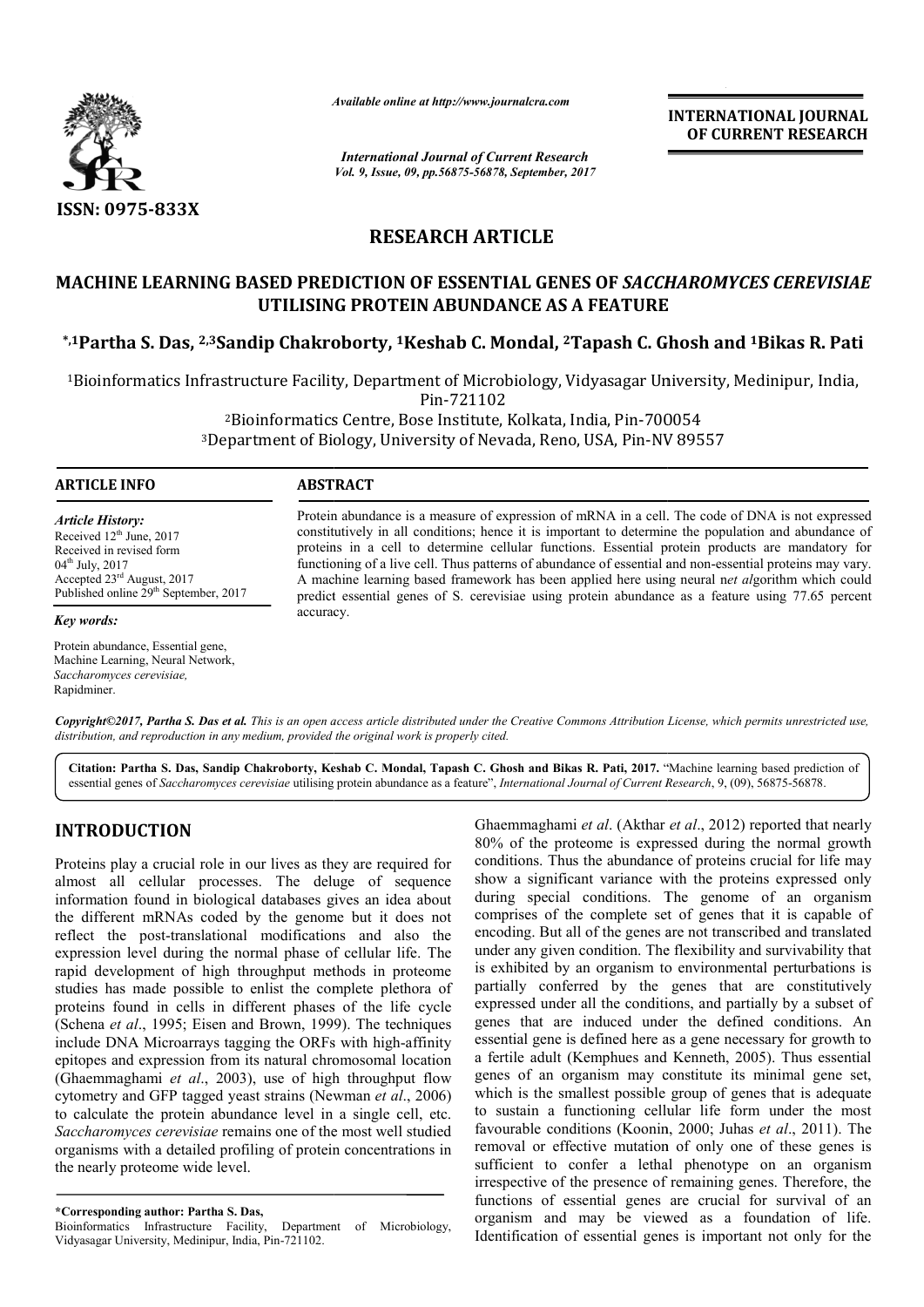understanding of the minimal requirements for cellular life, but also for practical purposes. Since most antibiotics target essential metabolic processes, essential proteins of microbial cells are being viewed as very effective targets for antimicrobial drugs (Juhas *et al*., 2012). It has been reported that PPI networks constructed using affinity purification methods for yeast and *Eschericia coli* demonstrate a correlation between protein degree, or number of interactions, and cellular abundance (Ghaemmaghami *et al*., 2003). Ning *et al*. (2010) also reported that there is a strong correlation between hub proteins and essential proteins. Essential proteins being crucial for cellular functioning occur in larger complexes and core proteins are involved in more number of biological processes than attachment proteins (Chakraborty *et al*., 2013). There have been several attempts for in-silico prediction of essential genes. The initial works were mostly based on sequence features of genes and proteins with or without homology comparison (del Rio *et al*., 2009). Advances in machine learning techniques enabled us to analyse more complex biological data and create predictive models for determination of essentiality of a candidate gene or protein. Later, with accumulation of data derived from experimental small-scale studies and highthroughput techniques it was possible to construct networks of gene and proteins interaction (De Las Rivas *et al*., 2012) and then investigate whether the topological properties of these networks would beuseful for predicting essential genes (Acencio and Lemke , 2009; Joy *et al*., 2005; Paladugu *et al*., 2008; Saha *et al*., 2006). Recently, a comprehensive review of use of topological features of biological networks used under a machine learning framework to predict essential genes have been published by Zhang, Acencio and Lemke (Zhang *et al*., 2016). Various other machine learning based methods like use of codon usage bias (Henry *et al*., 2007), disorderness of proteins (Das *et al*., 2016) etc. as classifier have also been demonstrated.

The protein expressions are regulated by on various factors in a cell and their spatial distribution also varies. But it is often observed that the different proteins maintain an innate and specific range of abundance levels in a cell (Rapidminer). In a growing yeast cell, the absolute abundance levels may range from 32 to 500000 copies per cell, with the rarest proteins being low abundant (Akthar *et al*., 2012). Ivanic *et al*. (2009) did an analysis of correlation of protein abundance with high throughput protein-protein interaction studies and came to a conclusion that essential proteins also show high abundance compared to their non-essential counterparts. Thus, we felt it will be interesting to assess the extent of relationship of protein abundance to its essentiality for the organism. A direct correlation based analysis of abundance with essentiality is not possible as Greenbaum *et al*. (Greenbaum *et al*., 2003), opined that the abundance data are often quite complex and noisy to ascertain their expression features. Machine learning approaches have effectively demonstrated that it can significantly classify and segregate between noisy data (Zhu *et al*., 2004). So in this work an attempt has been made to predict essentiality of proteins (and their corresponding genes) using abundance data as classifier in a machine learning framework and test if this could be used as a sole parameter to predict essentiality of a protein. The various methods mentioned above including topological properties and codon usage bias include many parameters to be used in the machine learning framework. Calculation of topological features of proteins in biological network is also acumbersome task. Thus the prediction of essentiality just using a single parameter, i.e.

protein abundance may be an easy and simple process to implement.

## **MATERIALS AND METHODS**

Gene sequence and related information of*S. cerevisiae* were downloaded from Ensembl (www.ensmbl.org) using R Programming environment (Aken *et al*., 2016). BiomaRt package of R (Durinck *et al*., 2010; Smedley *et al*., 2009) was used to extract the data from the Ensembl server (Biomart). The information about essential genes was downloaded from the Database of Essential Genes (DEG version) (Zhang *et al*., 2009). This information was used to segregate the yeast proteins among essential and non-essential types. There is no database of non-essential genes. Thus from the entire genepool of *S. cerevisiae*, the genes not included under essential gene database were regarded as non-essential. The protein abundance data were obtained from PaxDb: Protein Abundance Across Organisms (Wang *et al*., 2012). For machine learning framework, Rapidminer Studio (version 5.3.015, community edition), (Rapidminer) a widely accepted open source software environment for predictive analytics was used. The dataset employed here included 2564 *S. cerevisiae* proteins, out of which 577 were essential and the rest i.e 1987 were nonessential ones. As per the requirement of Rapidminer (Akthar *et al*., 2012), the data were formatted and arranged in a csv file for further analysis. The essential design of the system was reading the data from csv file and then assigning roles. The names of the yeast proteins were used as unique identifier (ID) and the case whether the particular protein was essential or not was used as label or outcome. The metadata are presented in Figure 1.

The data were channelized through a ten-fold cross-validation. The cross validation is a statistically accepted measure for evaluation of the performance of a machine learning algorithm. The X-Validation operator in Rapidminer is a nested operator. It has two sub-processes: a training sub-process and a testing sub-process. The training sub-process is used for training a model. The trained model is then applied in the testing subprocess. The trained model is then applied in the testing subprocess. The performance of the model is also measured during the testing phase. In this cross validation, shuffled sampling was used, which first shuffled the entire data, then selected 10% of that dataset and kept in a block. From the entire dataset, ten such blocks were produced. In the first instance, the rest of the 90% data were trained with the given classifier, and then the block of 10% data were used to test the accuracy of prediction. The accuracy of the prediction was noted against the label (which was not exposed to the algorithm during prediction) and this is the performance of the prediction. The performance was recorded by the system and the process was repeated, this time the second block of the 10% data being used for testing while the rest of the data (including the first block mentioned above) was used for training. The performance was recorded again. The entire process was repeated in a loop till the tenth block of the 10% data was used for testing. The averages of ten performances were used to conclude the overall performance of the classifier. This method thus eliminates chances of over fitting and biases in the training and performance measurements.

Figure 2 and 3 describes the arrangement of the operators in Rapidminer.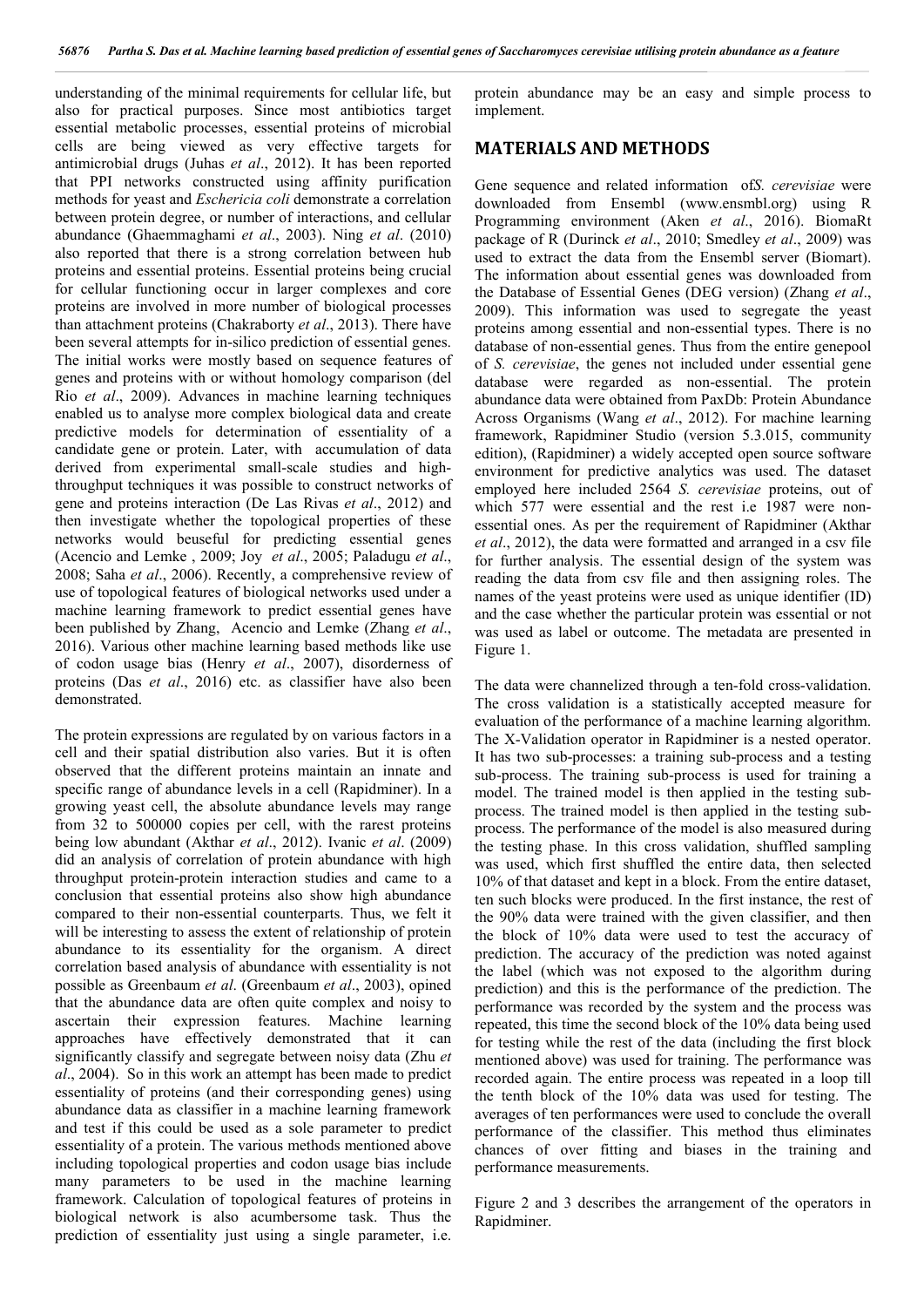| ExampleSet (2564 examples, 2 special attributes, 1 regular attribute) |                   |           |                                                    |                                                              | $\mathbb{H}$ - $\mathbb{F}$ |
|-----------------------------------------------------------------------|-------------------|-----------|----------------------------------------------------|--------------------------------------------------------------|-----------------------------|
| Role                                                                  | Name              | Type      | <b>Statistics</b>                                  | Range                                                        | Missings                    |
|                                                                       |                   | text      |                                                    | mode = YAL002W (1), least = 1 YAL002W (1), YAL007C (1), YA 0 |                             |
| label                                                                 | essentiality      | binominal | mode = 0 (1967), least = 1 (57 0 (1967), 1 (577)   |                                                              |                             |
| regular                                                               | Protein abundance | numeric   | avg = 12775.771 +/- 55683.71 [41.100] 1255722.326] |                                                              |                             |

**Fig. 1. Metadata view of Rapidminer**



**Fig. 2. Main process window of Rapidminer**



**Fig. 3. Cross validation sub-process in Rapidminer**

In the process of training and evaluation, neural network was used as a classifier. A neural network is a powerful computational data model that is able to capture and represent complex input/output relationships and thus this classifier was used for analysis. The parameters used for neural network were as follows: Hidden layers: 1, Training cycles: 500, Learning rate:0.3 and Momentum 0.2. This operator along with the model application and performance evaluation for each cycle is given in Figure 3, which runs in a nesting loop till the last block of the data is used for evaluation of performance.

## **RESULTS AND DISCUSSION**

In the experiment, the Performance vector was found to be 77.65% indicating that the machine learning framework implemented here could perform with considerable amount of efficiency. The classification error was 22.35% while precision for essential genes was 100% and non-essential genes was 77.62% +/- 0.28% indicating that the system could predict the essential genes with very high accuracy while it failed to recognise non-essential genes in 22.35% cases. The abundance of non-essential proteins of a cell is generally found to be lower than the essential proteins, but it may not be true for all cases. Thus while the system could recognise the essential class of proteins with high accuracy it moderately lagged in doing so for recognising the non-essential ones.

As mentioned earlier, the non-essential genes were regarded as the subset of genes as a result of subtraction of essential genes from the entire yeast genome, and thus there could be a few candidates incorporated here as non-essential which are actually essential genes and not covered in the essential gene database, resulting in a lower predictive value. We feel as the main goal of the study is to find the essential genes or proteins, the high level of accuracy of the predictive modelling system employed here to recognise the essential ones among a pool of candidates is the main strength of the predictive modelling system.

#### **Acknowledgements**

Funding: This work was supported by the Bioinformatics Division, Department of Biotechnology, Ministry of science and technology, Government of India (grant number BT/BI/25/036/2012 ( BIF-VUM)).

### **REFERENCES**

Acencio, M. and Lemke, N. 2009. "Towards the Prediction of Essential Genes by Integration of Network Topology, Cellular Localization and Biological Process Information." *BMC Bioinformatics*, 10. doi:10.1186/1471-2105-10-290.